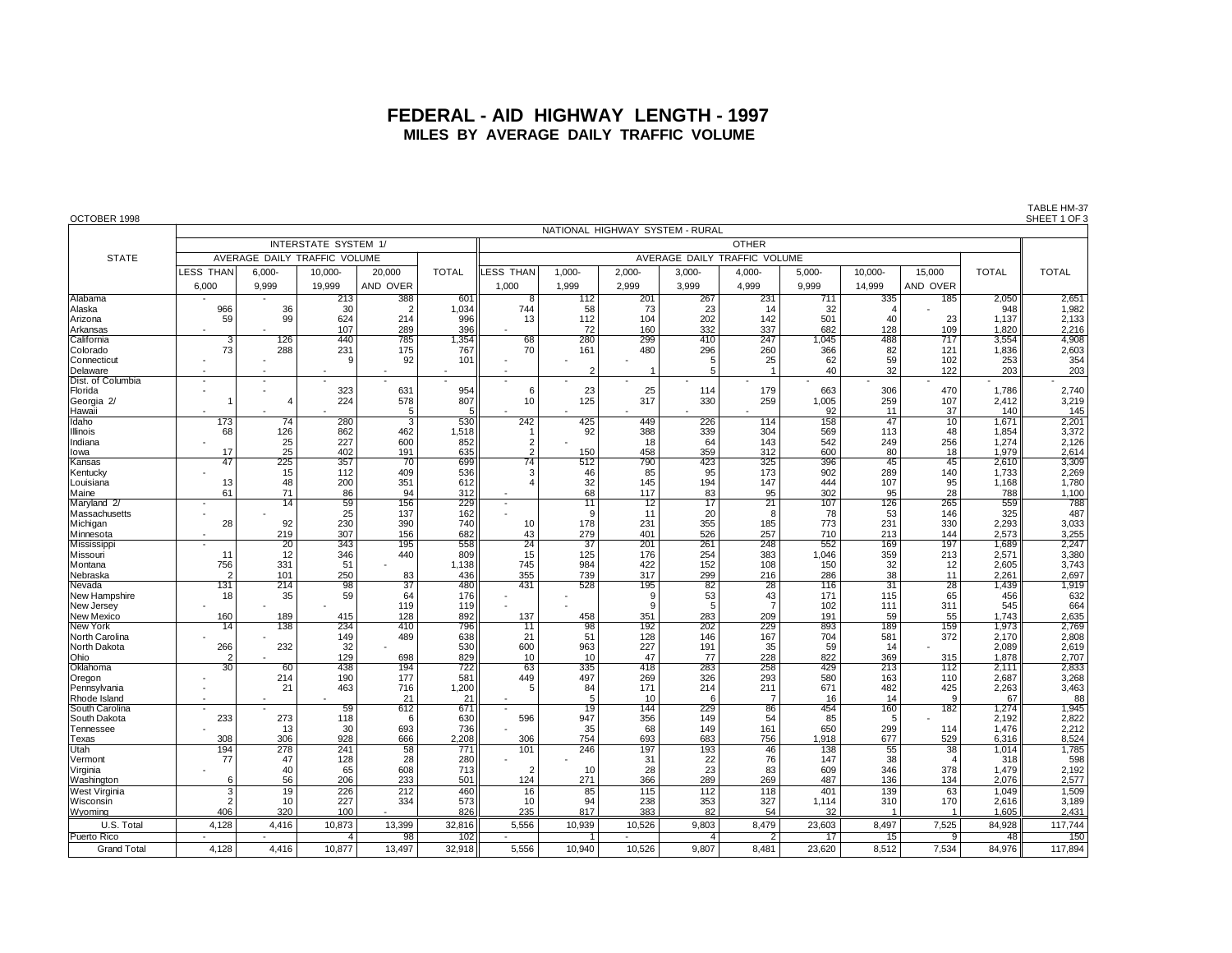## **FEDERAL - AID HIGHWAY LENGTH - 1997 MILES BY AVERAGE DAILY TRAFFIC VOLUME**

| OCTOBER 1998                   |                         |                   |                              |                             |                     |              |                      |                              |                                 |                   |                   |                         |                    |              | SHEET 2 OF 3 |
|--------------------------------|-------------------------|-------------------|------------------------------|-----------------------------|---------------------|--------------|----------------------|------------------------------|---------------------------------|-------------------|-------------------|-------------------------|--------------------|--------------|--------------|
|                                |                         |                   |                              |                             |                     |              |                      |                              | NATIONAL HIGHWAY SYSTEM - URBAN |                   |                   |                         |                    |              |              |
|                                |                         |                   |                              | <b>INTERSTATE SYSTEM 1/</b> |                     |              |                      |                              |                                 |                   | <b>OTHER</b>      |                         |                    |              |              |
| <b>STATE</b>                   |                         |                   | AVERAGE DAILY TRAFFIC VOLUME |                             |                     |              |                      | AVERAGE DAILY TRAFFIC VOLUME |                                 |                   |                   |                         |                    |              |              |
|                                | LESS THAN<br>15,000     | 15,000-<br>34.999 | 35,000-<br>59,999            | 60,000-<br>99,999           | 100,000<br>AND OVER | <b>TOTAL</b> | LESS THAN<br>5,000   | $5,000-$<br>9.999            | 10,000-<br>14,999               | 15,000-<br>19,999 | 20,000-<br>29,999 | 30,000-<br>39,999       | 40,000<br>AND OVER | <b>TOTAL</b> | <b>TOTAL</b> |
| Alabama                        | 15                      | 112               | 98                           | 58                          | 20                  | 303          | 37                   | 148                          | 112                             | 101               | 166               | 81                      | 51                 | 696          | 999          |
| Alaska                         | 9                       | 28                | 16                           |                             |                     | 53           | 11                   | 12                           | 12                              | -9                | 21                | $\overline{\mathbf{A}}$ | $\overline{4}$     | 73           | 126          |
| Arizona                        | 21                      | 79                | 18                           | <sub>9</sub>                | 47                  | 174          | 20                   | 36                           | 45                              | 41                | 69                | 49                      | 102                | 362          | 536          |
| Arkansas                       | $\overline{2}$          | 67                | 53                           | 26                          | $\overline{2}$      | 150          | 8                    | 49                           | 50                              | 64                | 33                | 20                      | 12                 | 236          | 386          |
| California                     | 15                      | 52                | $\overline{77}$              | 185                         | 738                 | 1.067        | $\overline{17}$      | 41                           | 113                             | 99                | 165               | 162                     | 854                | 1.451        | 2,518        |
| Colorado                       | 40                      | 26                | 33                           | 43                          | 43                  | 185          | 19                   | 47                           | 64                              | 66                | 131               | 95                      | 145                | 567          | 752          |
| Connecticut                    |                         | 14                | 44                           | 105                         | 81                  | 244          | $\mathbf{1}$         | 17                           | 41                              | 73                | 78                | 46                      | 107                | 363          | 607          |
| Delaware                       |                         |                   | 8                            | 17                          | 16                  | 41           | $\overline{1}$       | -1                           | $\overline{7}$                  | 10                | 25                | 8                       | 12                 | 64           | 105          |
| Dist. of Columbia              |                         |                   | $\overline{2}$               | 6                           | 4                   | 12           | $\overline{4}$       | 10                           | $\overline{4}$                  | 17                | 15                | 20                      | 19                 | 89           | 101          |
| Florida                        | 4                       | 61                | 161                          | 112                         | 179                 | 517          | 28                   | 54                           | 91                              | 128               | 305               | 183                     | 252                | 1,041        | 1,558        |
| Georgia 2/                     |                         | 81                | 123                          | 80                          | 152                 | 437          | 39                   | 156                          | 126                             | 121               | 147               | 60                      | 69                 | 718          | 1,155        |
| Hawaii                         | 4                       |                   | $\overline{7}$               | 14                          | 20                  | 49           | $\overline{2}$       | 8                            | 18                              | 15                | 26                | 17                      | 20                 | 106          | 155          |
| Idaho                          | $\overline{22}$         | 29                | 23                           | 9                           |                     | 83           | 10                   | 26                           | 15                              | 11                | 21                | $\overline{2}$          |                    | 85           | 168          |
| Illinois                       | 29                      | 175               | 147                          | 95                          | 201                 | 647          | 46                   | 177                          | 275                             | 257               | 476               | 261                     | 166                | 1,658        | 2,305        |
| Indiana                        | $\overline{2}$          | 117               | 68                           | 70                          | 62                  | 319          | $\overline{7}$       | 44                           | 42                              | 64                | 107               | 61                      | 50                 | 375          | 694          |
| lowa                           | 8                       | 76                | 44                           | 16                          | $\overline{2}$      | 146          | 38                   | 129                          | 89                              | 42                | 37                | $\overline{4}$          |                    | 339          | 485          |
| Kansas                         | 30                      | 55                | 47                           | 27                          | 16                  | 175          | 34                   | 74                           | 49                              | 32                | 21                | 14                      | 20                 | 244          | 419          |
| Kentucky                       |                         | 42                | 90                           | 52                          | 41                  | 226          | 13                   | 54                           | 74                              | 66                | 97                | 46                      | 39                 | 389          | 615          |
| Louisiana                      | 21                      | 101               | 109                          | 26                          | 24                  | 281          | 36                   | 82                           | 70                              | 63                | 131               | 61                      | 61                 | 504          | 785          |
| Maine                          | 15                      | 26                | g                            | $\overline{4}$              |                     | 54           | $\overline{1}$       | 32                           | 34                              | 24                | 15                | 6                       | $\overline{2}$     | 114          | 168          |
| Maryland 2/                    |                         | 18                | 40                           | 55                          | 138                 | 252          | $\overline{13}$      | 16                           | 32                              | 26                | 78                | 69                      | 163                | 397          | 649          |
| Massachusetts                  |                         | 36                | 112<br>153                   | 147                         | 109                 | 404          | 31<br>17             | 97                           | 254<br>184                      | 228<br>187        | 162               | 82                      | 206                | 1,060        | 1,464        |
| Michigan                       | 15<br>$\overline{7}$    | 109<br>22         | 52                           | 105<br>84                   | 118<br>67           | 500<br>232   | 21                   | 75<br>65                     | 49                              | 71                | 258<br>93         | 168<br>52               | 286<br>116         | 1.175<br>467 | 1,675<br>699 |
| Minnesota<br>Mississipp        | $\overline{\mathbf{3}}$ | 59                | 51                           | $\overline{8}$              | $\overline{5}$      | 126          | $\overline{25}$      | 46                           | 40                              | 47                | 51                | $\overline{37}$         | 17                 | 263          | 389          |
| Missouri                       | 11                      | 71                | 70                           | 98                          | 120                 | 370          | 37                   | 81                           | 116                             | 67                | 136               | 89                      | 86                 | 612          | 982          |
| Montana                        | 39                      | 15                |                              |                             |                     | 54           | 10                   | 16                           | 11                              | 11                | 11                | 3                       | $\mathbf{1}$       | 63           | 117          |
| Nebraska                       | 5                       | 18                | 8                            | 10                          | 5                   | 46           | 19                   | 43                           | 59                              | 34                | 35                | 29                      | 25                 | 244          | 290          |
| Nevada                         | 14                      | 10                | 20                           | 11                          | 24                  | 79           | 3                    | 22                           | 17                              | 15                | 23                | 11                      | 34                 | 125          | 204          |
| New Hampshire                  |                         | $\mathbf{q}$      | 23                           | 15                          | $\mathbf{1}$        | 48           |                      | 15                           | 21                              | 16                | 19                | 19                      | 18                 | 112          | 160          |
| New Jersey                     |                         | 10                | 95                           | 102                         | 95                  | 302          | 30                   | 61                           | 106                             | 158               | 161               | 104                     | 467                | 1,087        | 1,389        |
| <b>New Mexico</b>              | 33                      | 40                | 10                           | 10                          | 15                  | 108          | 31                   | 22                           | 29                              | 27                | 38                | 17                      | 14                 | 178          | 286          |
| New York                       | 30                      | 188               | 190                          | 165                         | 129                 | 702          | 43                   | 168                          | 235                             | 205               | 318               | 197                     | 501                | 1,667        | 2,369        |
| North Carolina                 | $\overline{4}$          | 45                | 141                          | 125                         | 33                  | 348          | 14                   | 61                           | 57                              | 65                | 101               | 73                      | 88                 | 459          | 807          |
| North Dakota                   | 25                      | $\mathbf{q}$      | 6                            |                             |                     | 40           | 15                   | 21                           | 13                              | 6                 | -7                |                         |                    | 62           | 102          |
| Ohio                           | $\overline{7}$          | 116               | 247                          | 213                         | 159                 | 742          | 34                   | 92                           | 185                             | 167               | 226               | 97                      | 112                | 913          | 1,655        |
| Oklahoma                       | 11                      | 66                | 53                           | 61                          | 18                  | 209          | 30                   | 55                           | 38                              | 27                | 36                | 17                      | 68                 | 271          | 480          |
| Oregon                         | 17                      | 29                | 26                           | 28                          | 47                  | 147          | 25                   | 36                           | 63                              | 59                | 63                | 35                      | 48                 | 329          | 476          |
| Pennsylvania                   | 13                      | 178               | 205<br>22                    | 104                         | 50<br>20            | 550<br>47    | 56<br>$\overline{1}$ | 160                          | 201<br>25                       | 222<br>30         | 377<br>27         | 212                     | 217                | 1,445<br>125 | 1,995<br>172 |
| Rhode Island<br>South Carolina | 3                       | 25                | 71                           | $\overline{4}$<br>53        | 5                   | 157          | 8                    | 12<br>51                     | 84                              | 76                | 147               | 12<br>67                | 18<br>38           | 471          | 628          |
| South Dakota                   | 22                      | 27                |                              |                             |                     | 49           |                      |                              | 11                              | 11                |                   |                         |                    | 59           | 108          |
| Tennessee                      |                         | 63                | 110                          | 96                          | 67                  | 337          | 16<br>18             | 17<br>61                     | 107                             | 105               | 172               | 93                      | 72                 | 628          | 965          |
| Texas                          | 70                      | 202               | 193                          | 222                         | 339                 | 1,026        | 229                  | 455                          | 605                             | 574               | 707               | 375                     | 664                | 3,609        | 4,635        |
| Utah                           | 19                      | 20                | 26                           | 69                          | 34                  | 168          | 6                    | 11                           | 27                              | 34                | 66                | 38                      | 34                 | 216          | 384          |
| Vermont                        | 6                       | 30                | $\overline{4}$               |                             |                     | 40           | 5                    | 12                           | 21                              | 9                 |                   | -1                      |                    | 54           | 94           |
| Virginia                       | 5                       | 83                | 101                          | 114                         | 89                  | 392          | 22                   | 76                           | 68                              | 122               | 214               | 130                     | 227                | 859          | 1,251        |
| Washington                     | 9                       | 19                | 71                           | 46                          | 118                 | 263          | 21                   | 67                           | 94                              | 83                | 103               | 68                      | 122                | 558          | 821          |
| West Virginia                  |                         | 48                | 30                           | 11                          |                     | 89           | 3                    | 18                           | 16                              | 32                | 42                | 6                       |                    | 117          | 206          |
| Wisconsin                      | 18                      | 65                | 36                           | 18                          | 35                  | 172          | 30                   | 140                          | 176                             | 113               | 159               | 65                      | 80                 | 763          | 935          |
| Wyoming                        | 80                      | $\overline{7}$    |                              |                             |                     | 87           | 19                   | 29                           | 11                              | 3                 | 2                 |                         |                    | 64           | 151          |
| U.S. Total                     | 707                     | 2,783             | 3,343                        | 2,928                       | 3,488               | 13,249       | 1,208                | 3,298                        | 4,286                           | 4,133             | 5,928             | 3,366                   | 5,707              | 27,926       | 41,175       |
| Puerto Rico                    | $\overline{1}$          | $\overline{37}$   | 54                           | 32                          | 23                  | 147          | 6                    | $\overline{2}$               | 8                               | 5                 | 15                | 6                       | 50                 | 92           | 239          |

Grand Total | 708 |2,820 |3,397 |2,960 |3,511 | 13,396 || 1,214 | 3,300 | 4,294 | 4,138 | 5,943 | 3,372 | 5,757 | 28,018 || 41,414 |

TABLE HM-37<br>SHEET 2 OF 3